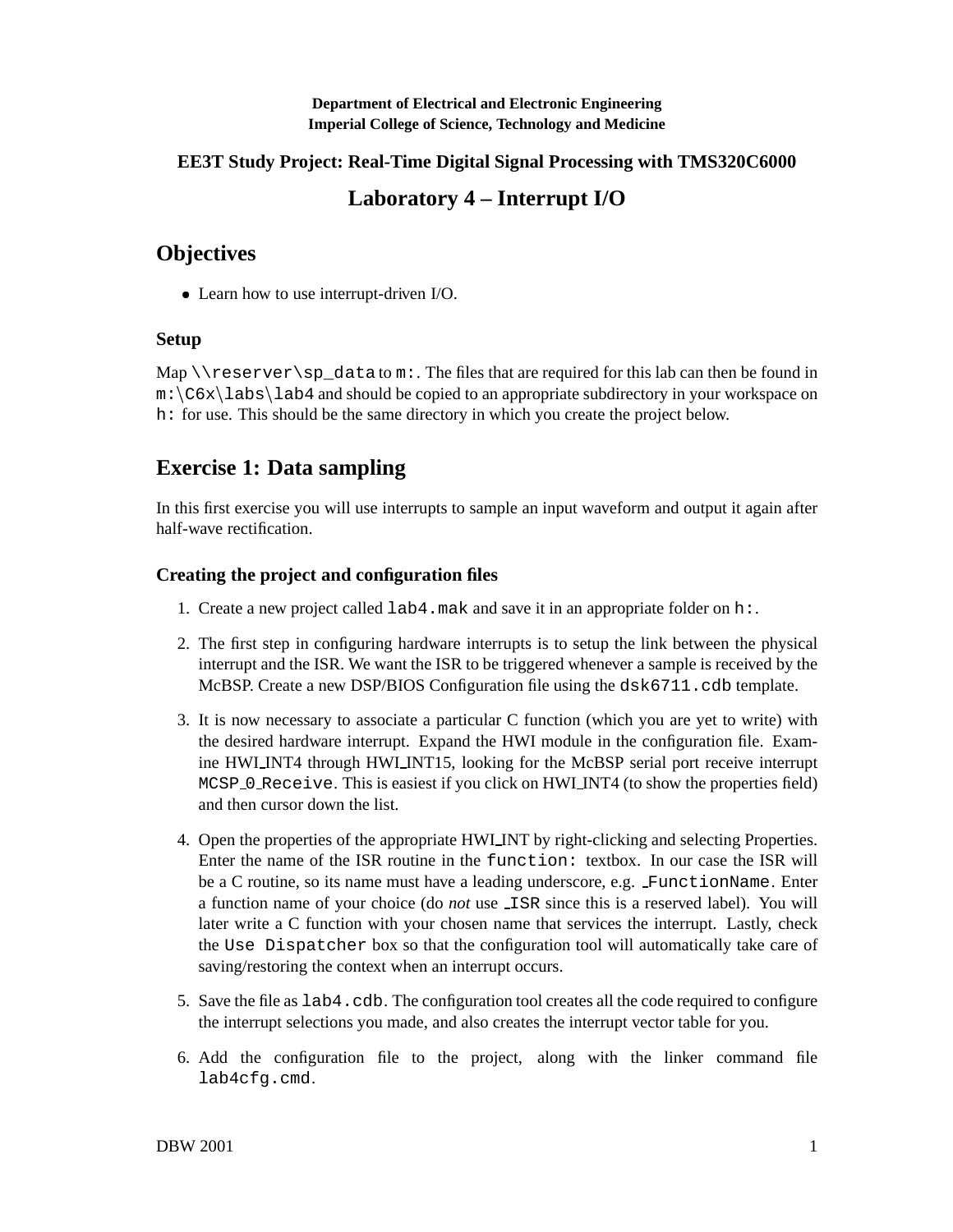#### **Project options**

- 1. Set the compiler options by copying the contents of compiler.txt to the Project:Options:Compiler textbox.
- 2. Set the assembler options to -gls.
- 3. Set the linker options by copying the contents of linker.txt to the linker window.

#### **The C program shell**

1. You are provided with a program intio.c whose listing is given in Appendix A. Add this file to the project.

This program does the following:

- Initializes the chip and board support libraries through calls to the pre-defined functions CSL Init and BSL init.
- Initializes the codec through the function codecinit, which in turn calls three BSL functions. First, it uses the function AD535 open to open the on-board AD535 codec and assign it to the handle hAD535. This handle is then reset through AD535 reset. Finally it is configured using AD535\_config with the configuration structure my\_AD535\_Config.<sup>1</sup>
- Initializes hardware interrupts through the function init HWI. This function first maps an event to a physical interrupt number through a call to the CSL function IRQ Map, you should ensure that the interrupt number here matches the interrupt number you chose when setting up the configuration file. This particular interrupt is enabled through the CSL function IRQ Enable. Finally, all interrupts are enabled through the DSP/BIOS API call HWI enable. It is important that any initialization you require is performed in main before the call to init HWI, since as soon as interrupts are globally enabled an interrupt could potentially occur.
- Reads a value from the codec. This is necessary since we must clear the McBSP receive register so that it can start generating interrupts when it receives a value.
- Enters an endless while loop. Effectively it is waiting here for interrupts to occur.

#### **Interrupt service routine**

You should now write a function that services the interrupt. This function should have the same name as the function name you assigned in the configuration file above. This function should perform the following operations:

1. Read in a sample from the codec. For this purpose you can use the special function AD535 HWI read which is defined in the bsl\_extra.h header file. This function is essentially the same as the BSL function  $AD5353$  read except that it does not poll the AD535 to check that it has a sample ready to be read; since we are using this within an ISR that is only triggered when a sample is received we can safely assume that a sample is ready to be read in.

<sup>&</sup>lt;sup>1</sup>There is another BSL call, MCBSP\_setfree(0) which is essentially a bug fix used to reduce the chances of the codec locking up.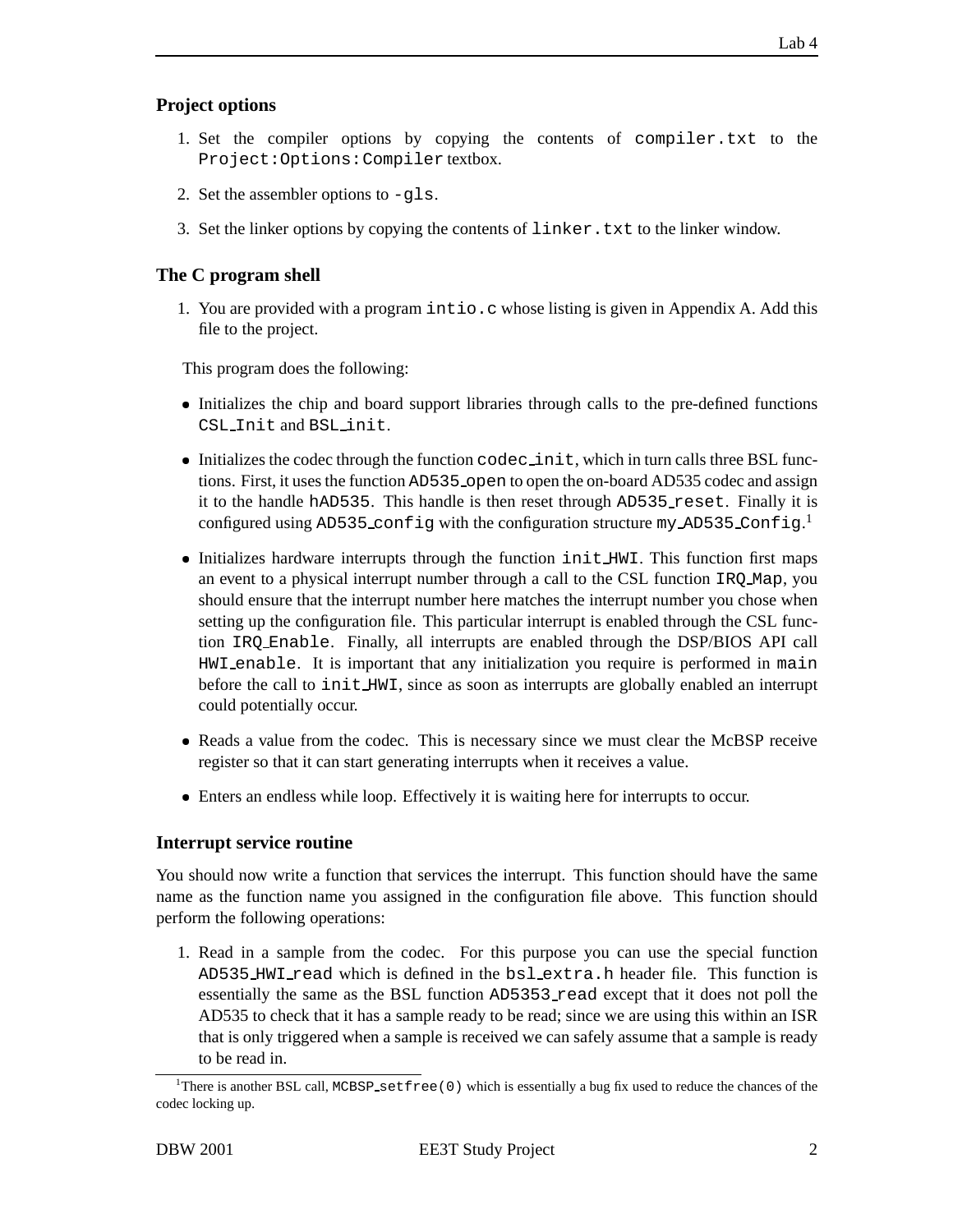- 2. Half-wave rectify the sample.
- 3. Write out the rectified value. Again you can use the special function AD535 HWI write that assumes the codec is ready to write a value.

Note that the output waveform will only look half-wave rectified if the input from the oscilloscope is below a certain frequency. Why is this?

## **Exercise 2: Interrupt-driven sine wave**

Modify the program from Exercise 1 so that within the interrupt routine a sine wave is generated using the lookup-table method from Lab 3. As well as modifying the interrupt service routine, you will need to change the interrupt source so that the ISR is entered when the McBSP is ready to write a sample (rather than when it has received a new sample). This will require the following modifications:

- 1. Modify the configuration file so that the ISR is associated with the MCSP<sub>-0</sub>-Transmit interrupt.
- 2. Modify the function init HWI to reflect the changes you made to the configuration file. Note that in the CSL the transmit interrupt is denoted as IRQ EVT XINT0.
- 3. In the main program you should replace the  $AD535$  read call with an equivalent AD535 write call so that the McBSP will start generating transmit interrupts.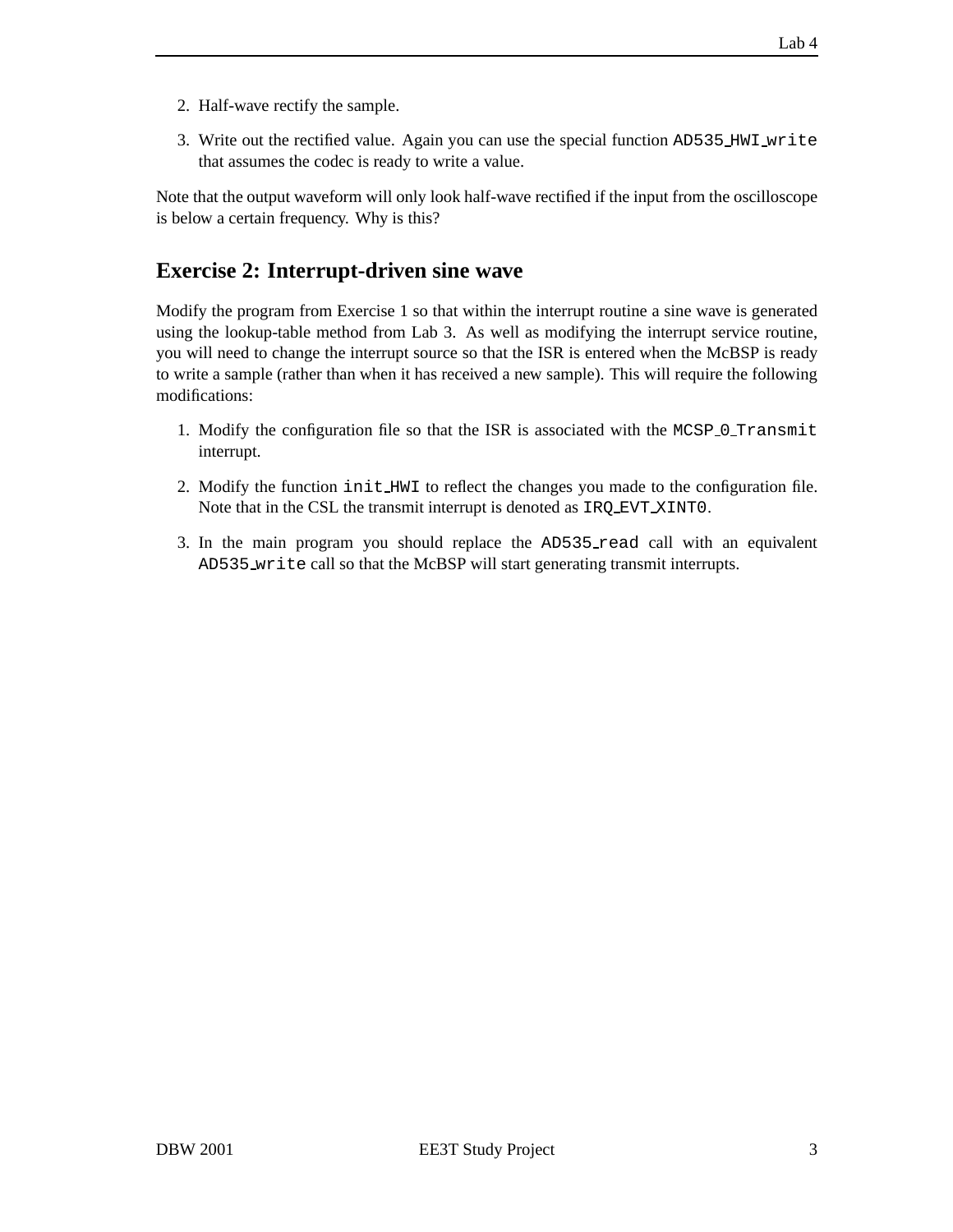### **Appendix A**

```
/*
INTIO.C
       Interrupt I/O lab
DBW 25/4/01
\star /
* Function prototypes
void codec_init(void);
void init_HWI(void);
* Include files
/* C6000 compiler definitions header */
#include <c6x.h>
#include <c6211dsk.h> /* C6000 DSK definitions header */
#include <math.h>
#include <csl.h> /* CSL headers */
#include <irq.h>
#include <mcbsp.h>
#include <bs1.h> /* BSL headers */
#include <bs1 ad535.h>
#include <bsl_extra.h>
* Global variables
AD535_Handle hAD535;
AD535_Config my_AD535_Config = { AD535_LOOPBACK_DISABLE,
                  AD535_MICGAIN_OFF,
                  AD535_GAIN_0DB,
                  AD535_GAIN_0DB
                 \} ;
* Main routine
void main()/* Initialize the chip support library, required */
 CSL_Init()/* Initialize the board support library, required */
 BSL\_init()/* open and configure the local codec */
 codec\_init()/* initialize hardware interrupts */
 init_HWI();
```